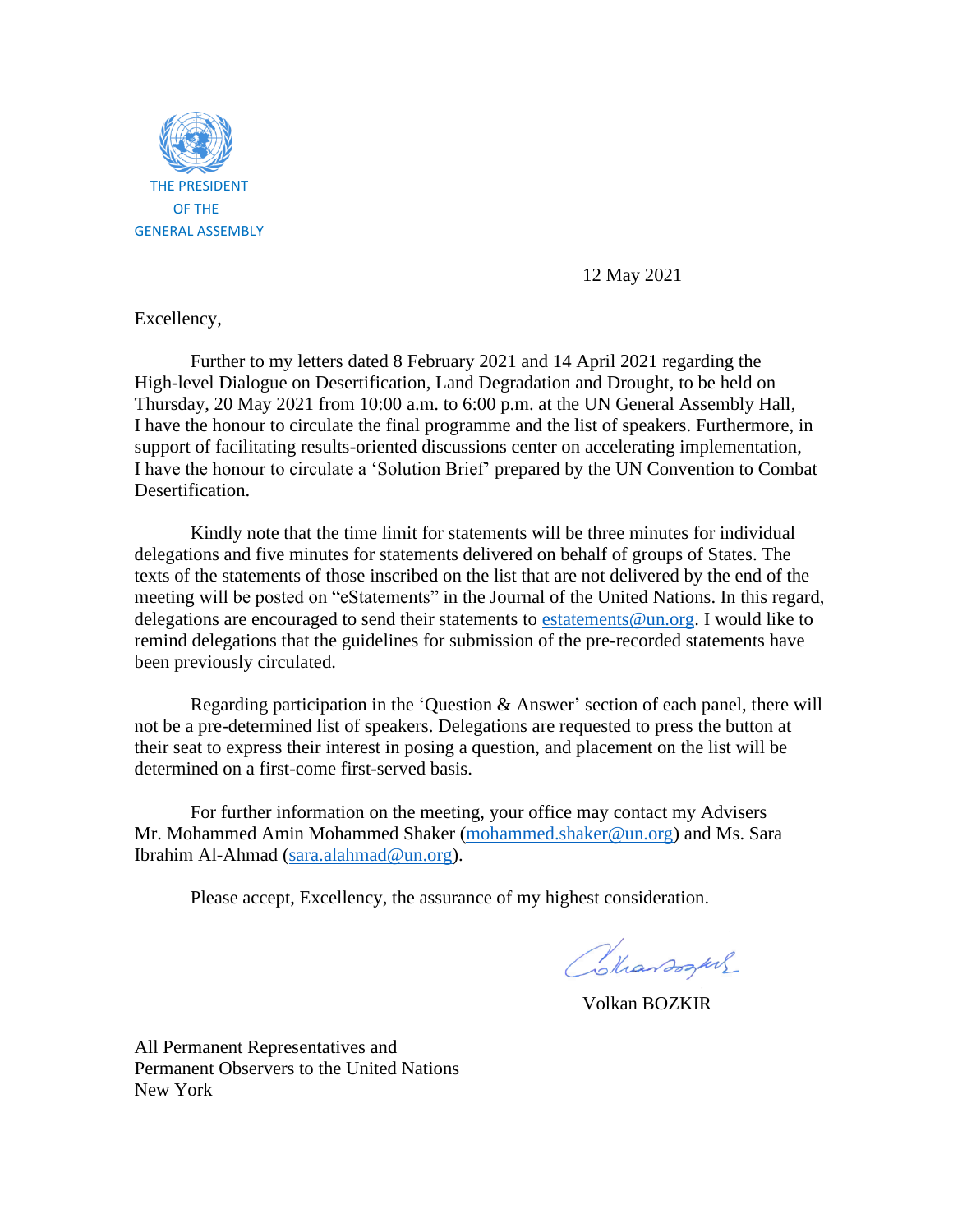

## Programme High-Level Dialogue on Desertification, Land Degradation and Drought (DLDD) Thursday 20 May 2021, 10am – 6pm EDT



| 10:00am-10:05am                                         | Musical Performance: Land Anthem by Baba Maal and Ricky Khej                                                                                                                                                                                                                                                                                                                                                                                                                                                                                                                                                                                                                                                                                                                                                                                                                                                                                                                                                                                                                                                                                                                                                                                                                                               |
|---------------------------------------------------------|------------------------------------------------------------------------------------------------------------------------------------------------------------------------------------------------------------------------------------------------------------------------------------------------------------------------------------------------------------------------------------------------------------------------------------------------------------------------------------------------------------------------------------------------------------------------------------------------------------------------------------------------------------------------------------------------------------------------------------------------------------------------------------------------------------------------------------------------------------------------------------------------------------------------------------------------------------------------------------------------------------------------------------------------------------------------------------------------------------------------------------------------------------------------------------------------------------------------------------------------------------------------------------------------------------|
| 10:05am-10:35am                                         | <b>Opening Segment</b><br>1. H.E. Mr. Volkan BOZKIR, President of the General Assembly.<br>H.E. Mr. António Guterres, United Nations Secretary-General.<br>2.<br>H.E. Mr. Munir Akram, President of ECOSOC.<br>3.<br>H.E. Mr. Narendra Modi, Prime Minister of India, UNCCD COP14 President.<br>4.<br>Mr. Ibrahim Thiaw, Undersecretary-General and Executive-Secretary of the UN<br>5.<br>Convention to Combat Desertification.<br>Ms. Hindou Oumarou Ibrahim, Coordinator of the Association of Peul Women<br>6.<br>and Autochthonous Peoples of Chad.                                                                                                                                                                                                                                                                                                                                                                                                                                                                                                                                                                                                                                                                                                                                                   |
| 10:35am-10.45am                                         | Setting the Stage: Sir Robert Watson on the Global Status of Land                                                                                                                                                                                                                                                                                                                                                                                                                                                                                                                                                                                                                                                                                                                                                                                                                                                                                                                                                                                                                                                                                                                                                                                                                                          |
| 10:45am-10:55am                                         | Multi-stakeholder Spotlight                                                                                                                                                                                                                                                                                                                                                                                                                                                                                                                                                                                                                                                                                                                                                                                                                                                                                                                                                                                                                                                                                                                                                                                                                                                                                |
| 10:55am-11:45am<br>Panel: 40 minutes<br>Q&A: 10 minutes | Panel 1: Achieving Land Degradation Neutrality (LDN) to Accelerate COVID-19<br><b>Recoveries and the Decade of Action</b><br>The General Assembly has identified SDG.15.3 as an SDG accelerator and integrator.<br>Achieving Land Degradation Neutrality is essential to address the loss of half all<br>agricultural land, and prevent losing more arable land in the coming years. This risks<br>plunging millions of farmers into poverty and contributing to forced migration and<br>conflict. The urgent adoption and implementation of LDN targets by all countries,<br>upscaled ecosystem restoration, food systems reform and mainstreaming of disaster risk<br>reduction are necessary in order to sustainably secure land's vital resources for<br>generations to come and accelerate the entire 2030 Agenda.<br>The international community must unite to address these threats. Thus far, 123 countries<br>have committed to setting voluntary targets and securing high-level commitments to<br>achieve LDN. For too long, desertification, land degradation and drought issues were a<br>blind spot for the international community and treated as regional or local concerns. Yet<br>land solutions have the potential to power COVID-19 recoveries and accelerate<br>environmental action. |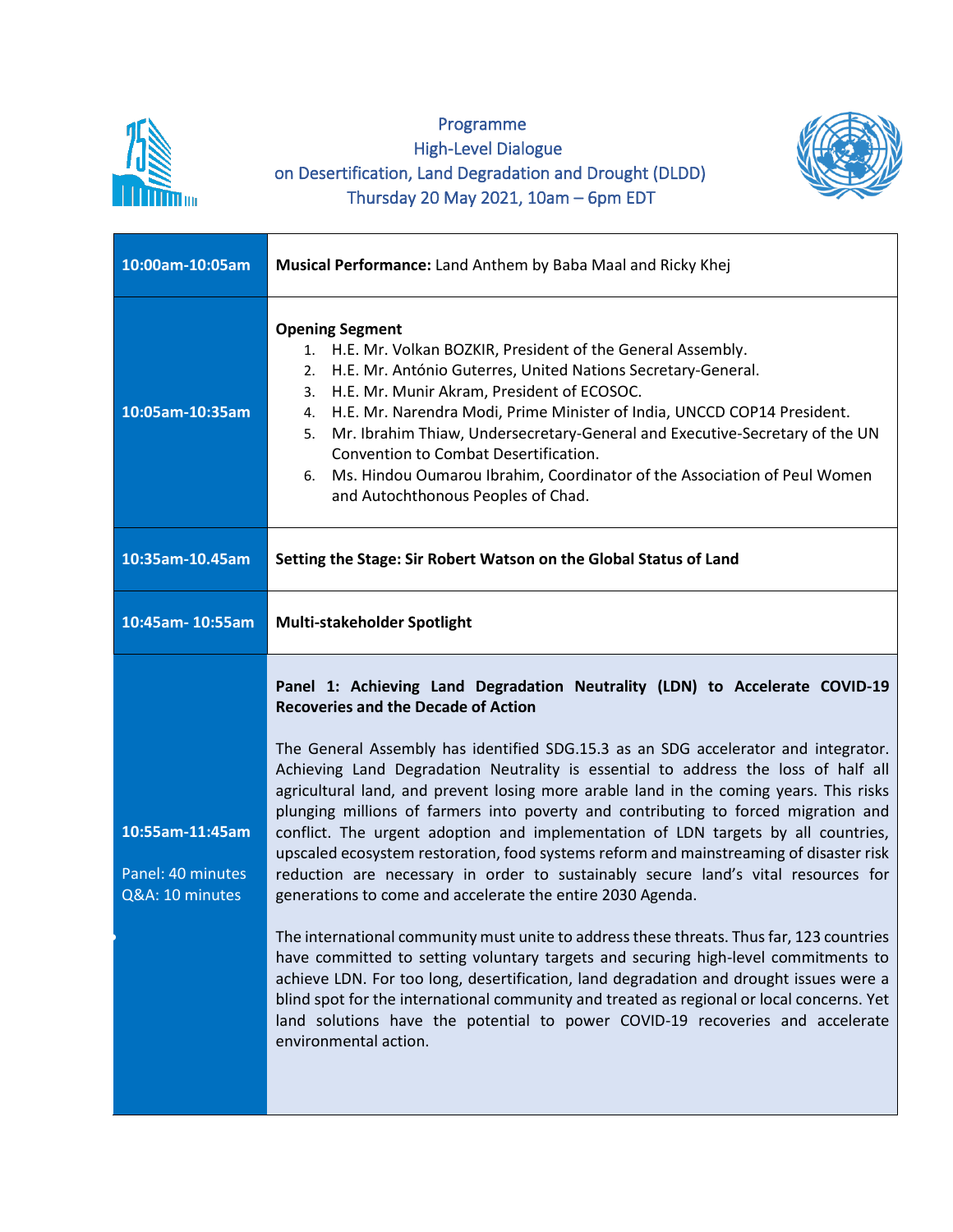|                       | <b>Guiding Questions</b>                                                                                                                                             |
|-----------------------|----------------------------------------------------------------------------------------------------------------------------------------------------------------------|
|                       | 1. How can LDN accelerate the 2030 Agenda, ecosystem restoration, and support                                                                                        |
|                       | food systems reform in light of COVID-related food shortages, and guard against                                                                                      |
|                       | future systemic health or environmental risks and cascading hazards?                                                                                                 |
|                       | How can the achievement of LDN contribute to economic recovery and building<br>2.                                                                                    |
|                       | back better in the post-Covid-19 era?                                                                                                                                |
|                       | 3. What actions can facilitate universal adoption and implementation of LDN                                                                                          |
|                       | targets by all member states?                                                                                                                                        |
|                       | 4. What local, regional and multilateral mechanisms can support sustainable                                                                                          |
|                       | consumption and production patterns to support LDN implementation?                                                                                                   |
|                       | 5. What must be done to secure the financing needed for DLDD, including making                                                                                       |
|                       | existing funds more accessible?                                                                                                                                      |
|                       | <b>Panelists</b>                                                                                                                                                     |
|                       | Mr. Qu Dongyu, Director-General, Food and Agriculture Organisation.<br>1.                                                                                            |
|                       | Ms. Inger Anderson, Under Secretary-General and Executive Director, UN<br>2.                                                                                         |
|                       | Environment Programme.                                                                                                                                               |
|                       | Ms. Mami Mizutori, UN Secretary-General's Special Representative for Disaster<br>3.                                                                                  |
|                       | Risk Reduction.                                                                                                                                                      |
|                       | Mr. Juergen Voegele, Vice President for Sustainable Development, World Bank<br>4.                                                                                    |
|                       | Group.                                                                                                                                                               |
|                       | Ms. Nicole Schwab, Executive Co-Head, Nature Based Solutions, World<br>5.                                                                                            |
|                       | Economic Forum.                                                                                                                                                      |
|                       | Dr. Roger S. Pulwarty, Senior Scientist for Climate Research, The National<br>6.                                                                                     |
|                       | Oceanic and Atmospheric Administration (NOAA) Climate Program and Physical                                                                                           |
|                       | Sciences Laboratory.                                                                                                                                                 |
|                       | Moderator: Ms. Agnes Kalibata, Secretary-General's Special Envoy for the 2021<br>7.                                                                                  |
|                       | Food Systems Summit.                                                                                                                                                 |
|                       |                                                                                                                                                                      |
|                       | High-Level Plenary: Speakers are invited to focus their statements on contributions to                                                                               |
|                       | the overall vision, goals and targets of addressing Desertification, Land Degradation and                                                                            |
| 11:45am-1:00pm        | Drought and achieving Land Degradation Neutrality. In this regard, Member States are<br>encouraged to outline national and regional challenges, policy responses and |
|                       | commitments, and announce partnerships, new multi-stakeholder initiatives and                                                                                        |
|                       | development cooperation.                                                                                                                                             |
|                       |                                                                                                                                                                      |
|                       |                                                                                                                                                                      |
| $1:00$ pm $-3:00$ pm  | <b>Lunch Break</b>                                                                                                                                                   |
|                       |                                                                                                                                                                      |
| $3:00$ pm - $3:10$ pm | Multi-stakeholder Spotlight                                                                                                                                          |
|                       |                                                                                                                                                                      |
| 3:10 pm-4:00 pm       |                                                                                                                                                                      |
|                       | Panel 2: Urgent Global Cooperation on Land to Deliver the Future We Want                                                                                             |
| Panel: 40 minutes     | General Assembly Resolution 75/218 has recognized that "land-based solutions, as part                                                                                |
| Q&A: 10 minutes       | of nature-based solutions, constitute promising options to evaluate and consider in                                                                                  |
|                       | connection with sequestering carbon and enhancing the resilience of people and                                                                                       |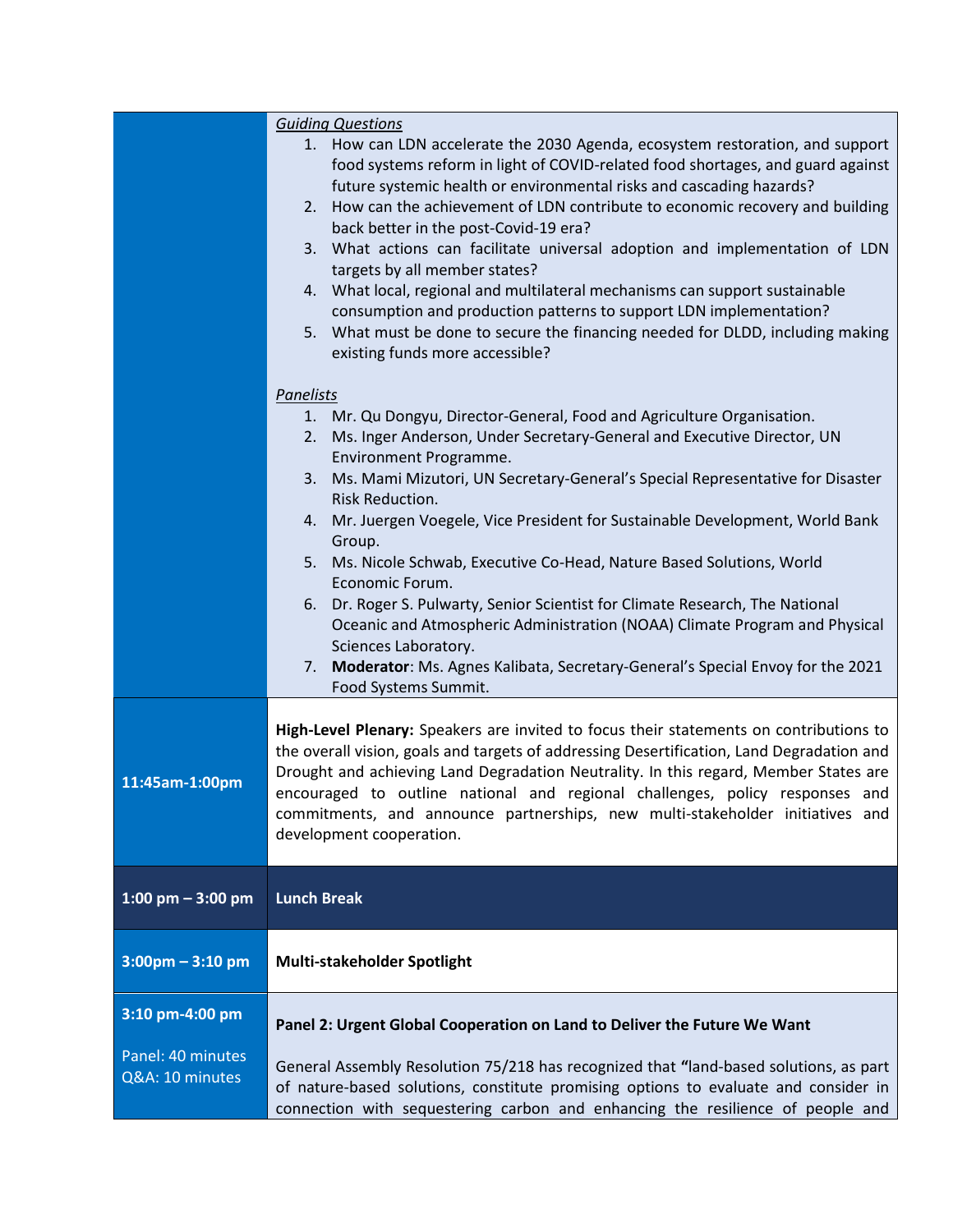• ecosystems affected by desertification, land degradation, and drought, as well as adverse effects of climate change".

Over 1 billion people are employed in global agriculture, representing 1 in 3 of all workers. Landholders with secure tenure are more willing and able to invest in their land, supporting agricultural productivity and environmental stewardship, wealth generation, civic participation, and the rule of law. Some of the most promising pathways to maximize and capture these include formalizing and respecting land tenure rights for indigenous and small-scale producers, including female farmers, who are responsible for between 60-80% of food production in developing countries; and combating drought and forest fires, including through reforestation and sustainable forest management practices. This panel will highlight some of the best practices, cutting-edge technologies, and innovative funding and business models needed to achieve progress on these fronts.

## *Guiding Questions*

- 1. How can increased action on the interlinkages between land, biodiversity and climate, including to LDN implementation, support socio-economic recoveries and building back better?
- 2. What synergies can be achieved between commitments and initiatives Member States and stakeholders made during the Summits on Biodiversity and Climate Action, at the local, regional and international levels, along the path to the UNFCCC COP26, UNCCD COP15, and UNCBD COP15?
- 3. What more can Member States and stakeholders do to incorporate LDN into Nationally Determined Contributions and future commitments under the post-2020 Global Biodiversity Framework?
- 4. What mechanisms can be used for upscaling technology and capacity building cooperation at the local, regional and multilateral levelsfor greater drought early warning, prevention, mitigation and implementation efforts?
- 5. How can the tenure rights of women, small land holders and indigenous peoples be better secured, and their institutional, technical and financial capacities strengthened?

## *Panelists*

- 1. Mr. Achim Steiner, Administrator, UN Development Programme.
- 2. Ms. Patricia Espinosa, Executive Secretary, UN Framework Convention on Climate Change.
- 3. Ms. Elizabeth Maruma Mrema, Executive Secretary, UN Convention on Biological Diversity.
- 4. Mr. Tony Simons, Director-General, World Agroforestry Centre.
- 5. Ms. Tarcila Rivera Zea, Founder and President, CHIRAPAQ, Centre for Indigenous Cultures of Peru.
- 6. Ms. Thato Mokgadi, Manager and Agripreneur, [Tsoo13.](https://www.facebook.com/Tsoo13-248266458878172/)
- 7. Professor José M. Moreno, Professor of Ecology, University of Castilla-La Mancha, Toledo.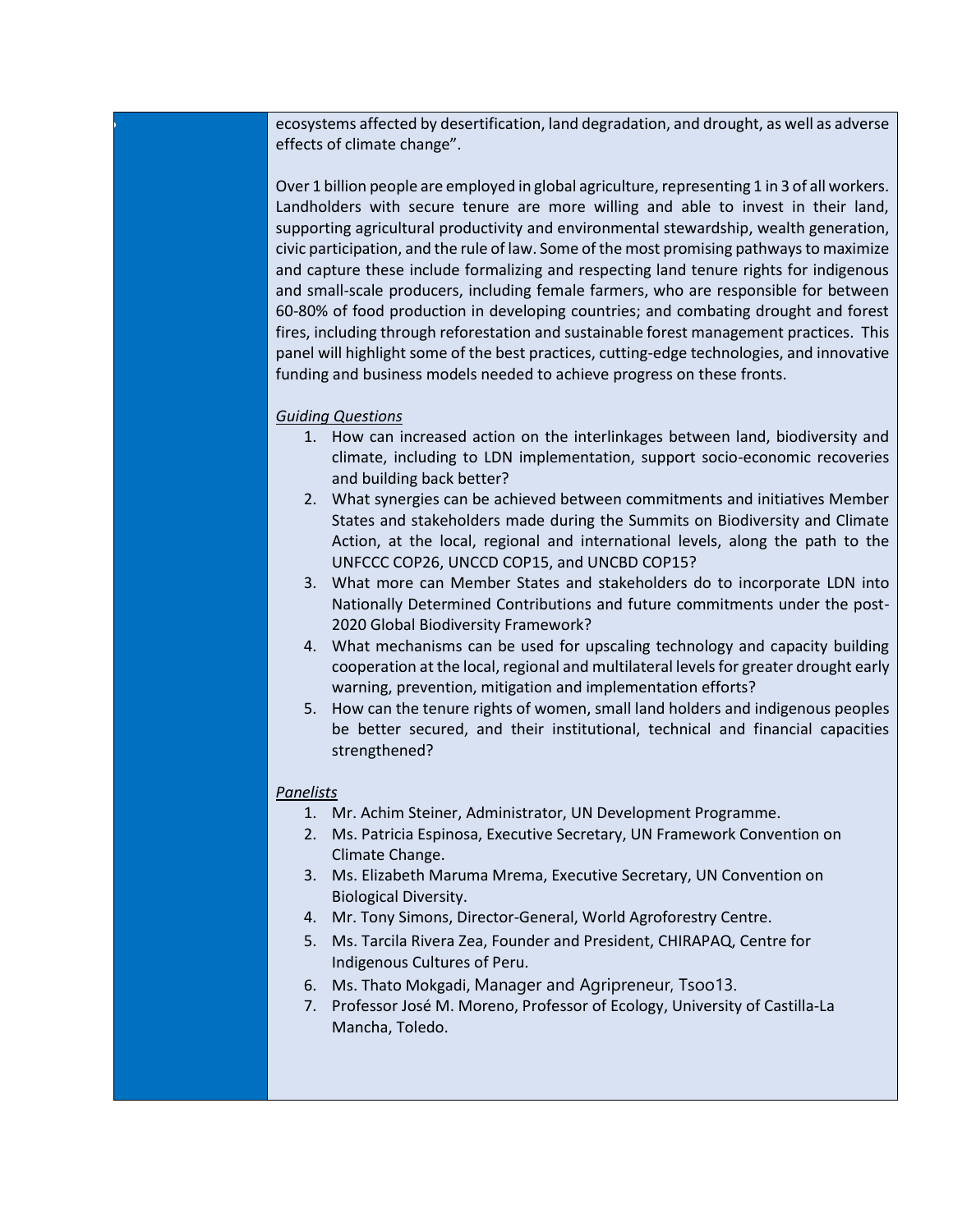|                                    | Moderator: Mr. Carlos Manuel Rodriguez, CEO and Chairperson, Global<br>8.<br><b>Environment Facility.</b> |
|------------------------------------|-----------------------------------------------------------------------------------------------------------|
| $4:00 \text{ pm} - 5:55 \text{pm}$ | High-Level Plenary (continued)                                                                            |
| 5:55pm-6:00pm                      | <b>Call to Action</b>                                                                                     |